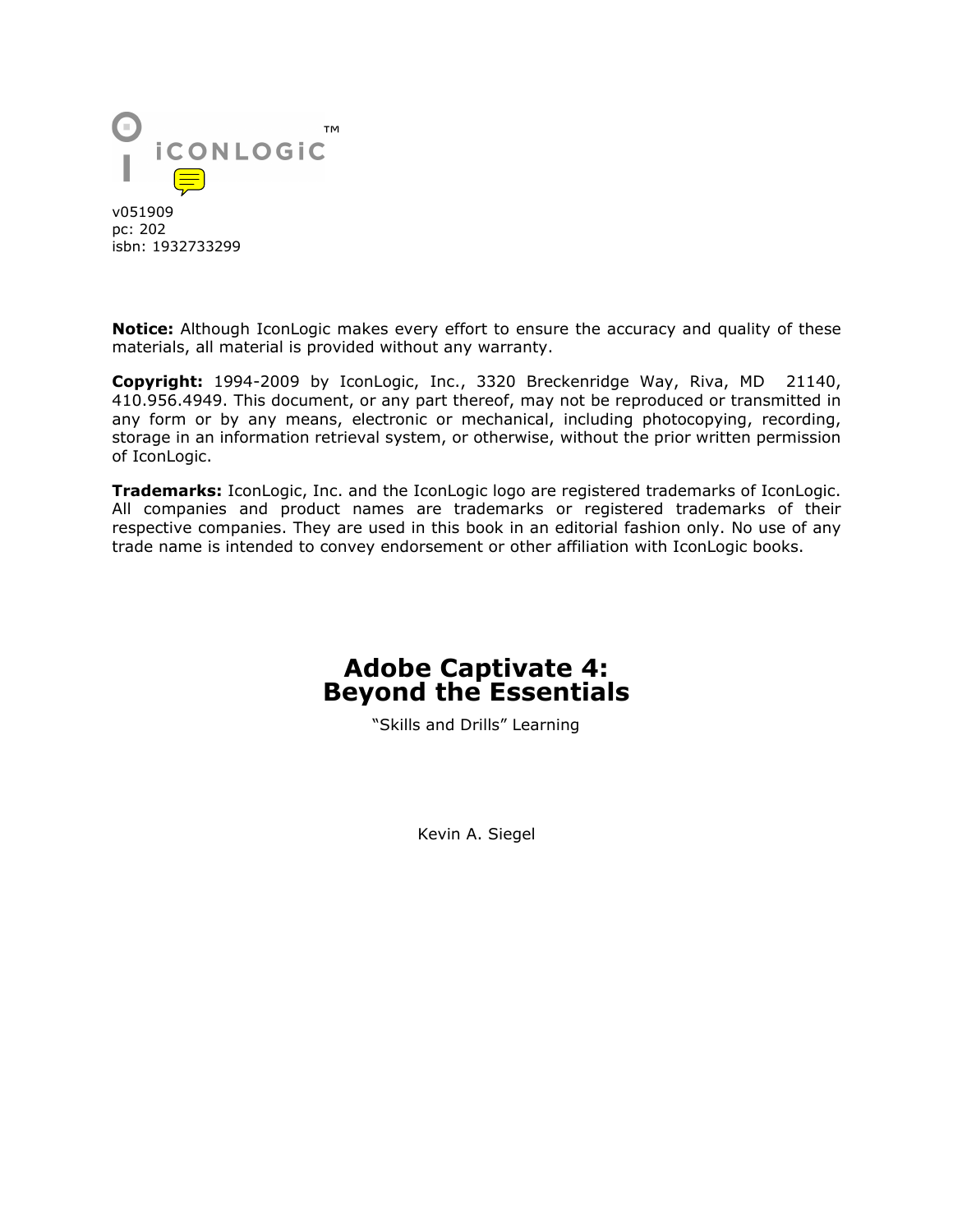

We hope you enjoy the book. If you have any comments or questions, please see page viii for our contact information.

# **Book Conventions**

This book has been divided into several modules. Since each module builds on lessons learned in a previous module, we recommend that you complete each module in succession. During every module, you will be guided through lessons step by step. Instructions for you to follow will look like this:

 $\Box$  instructions for you to follow will look like this

If you are expected to type anything or if something is important, it will be set in bold type like this:

**d** type **9** in the box

If you are expected to press a key on your keyboard, the key will be in brackets like this:

press [**ctrl**]

# **Confidence Check**

You will also come across the little guy at the right. He indicates a Confidence Check. Throughout each module you will be guided through hands-on exercises. But at some point you'll have to fend for yourself. That is where Confidence Checks come in. They're very important. You must be sure to complete each of them because some exercises build on completed Confidence Checks.



# **System Requirements**

To complete the lessons presented in this book, you will need the following software and hardware: Adobe Captivate 4, Intel Pentium 4, Intel Centrino, Intel Xeon, or Intel Core Duo (or compatible) processor; Microsoft Windows XP with Service Pack 2 (Service Pack 3 recommended) or Windows Vista Home Premium, Business, Ultimate, or Enterprise with Service Pack 1 (certified for 32-bit editions); 512MB of RAM (1GB recommended); 1.5GB of available hard-disk space; additional free space required during installation (cannot install on flash-based storage devices); DVD-ROM drive; 800x600 screen resolution (1,024x768 recommended).

The Adobe Captivate 4 software does not come with this book. The software can be purchased directly from Adobe (**www.adobe.com**). You can also download a trial version of Captivate from Adobe. There are no limitations on the trial and it will last for 30 days from the day you install it on your computer

You will also need Microsoft PowerPoint installed on your computer. If PowerPoint is not installed, you will not be able to import PowerPoint presentations into Captivate (which you will learn to do during the activities that begin on page 26).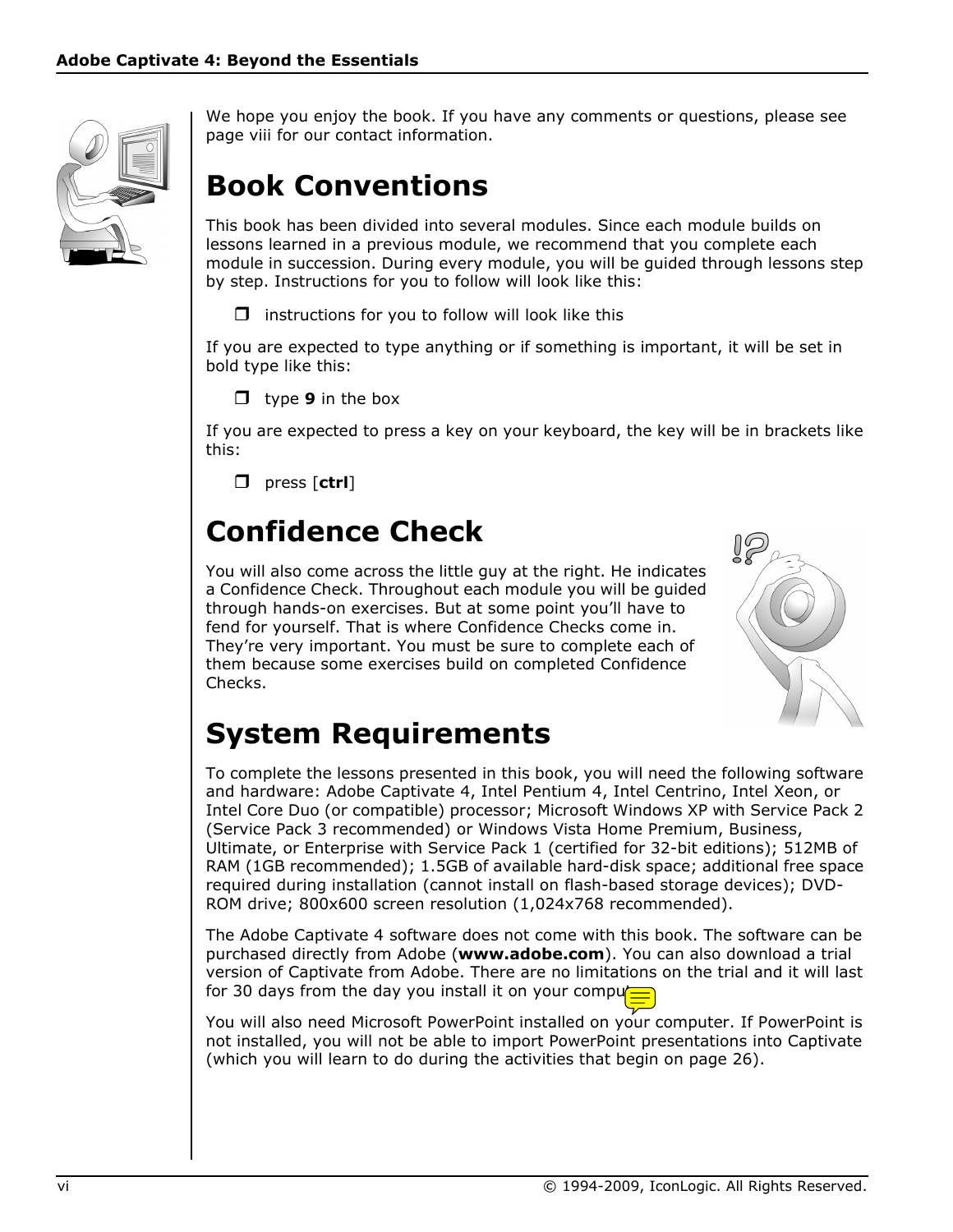5. Edit the template.

 $\Box$  scroll down to the part of the document shown below

| $ \Box$ $\times$<br>CaptureTextTemplates English.rdl - Notepad                                                                                                                                                                                                                                                                                        |
|-------------------------------------------------------------------------------------------------------------------------------------------------------------------------------------------------------------------------------------------------------------------------------------------------------------------------------------------------------|
| File Edit Format View Help                                                                                                                                                                                                                                                                                                                            |
| <event name="RightClick" template="Right Click the %s menu"></event>  <br><event name="RightDBClick" template="Double-click the %s menu"></event><br><event name="MiddleDBClick" template="Double-click the %s menu"></event><br><event name="MiddleDBClick" template="Double-click the %s menu"></event><br><event name="KeyPress" te<br=""></event> |
| <object defaulttemplate="Select the %s menu item" name="MenuItem"><br/><event name="LeftDBClick" template="Double-click the %s menu&lt;/td&gt;&lt;/tr&gt;&lt;tr&gt;&lt;td&gt;litem"></event><br/><event name="RightClick" template="Right Click the %s menu&lt;br&gt;litem"></event></object>                                                         |
| <event name="RightDBClick" template="Double-click the %s menu&lt;br&gt;litem"></event>                                                                                                                                                                                                                                                                |
| <event name="MiddleDBClick" template="Double-click the %s menu&lt;br&gt;litem"></event>                                                                                                                                                                                                                                                               |

This is the part of the document that controls the words "Select" and "menu item." If you edit the text in this part of the template, the automatic text captions created during the recording process will allow you to skip much of the editing process during the post-production phase.

replace the word **Select** with **Choose**

#### replace the words **menu item** with **command**

Your changes should match the picture below.

| $ \Box$ $\times$<br>CaptureTextTemplates_English.rdl - Notepad                                                                                                                                                                                                     |
|--------------------------------------------------------------------------------------------------------------------------------------------------------------------------------------------------------------------------------------------------------------------|
| File Edit Format View Help                                                                                                                                                                                                                                         |
| <event name="RightClick" template="Right Click the %s menu"></event><br>Alexant Name="RightDBClick" Template="Double-click the %s menu"/><br>Alexant Name="MiddleDBClick" Template="Double-click the %s<br>Alexant Name="KeyPress" Template="<br>$\langle$ Object> |
| <object defaulttemplate="Choose the %s&lt;br&gt; command" name="MenuItem"></object>                                                                                                                                                                                |
| <event <="" math="" name="LeftDBClick" template="Double-click the %s menu&lt;br&gt;&lt;math&gt; item"> /&gt;</event>                                                                                                                                               |
| <Event Name="RightClick" Template="Right Click the %s menu<br> $\text{item}''$ />                                                                                                                                                                                  |
| <Event Name="RightDBClick" Template="Double-click the %s menu<br> item''/>                                                                                                                                                                                         |
| <Event Name="MiddleDBClick" Template="Double-click the %s menu</td>                                                                                                                                                                                                |

6. Save and close the Notepad file.

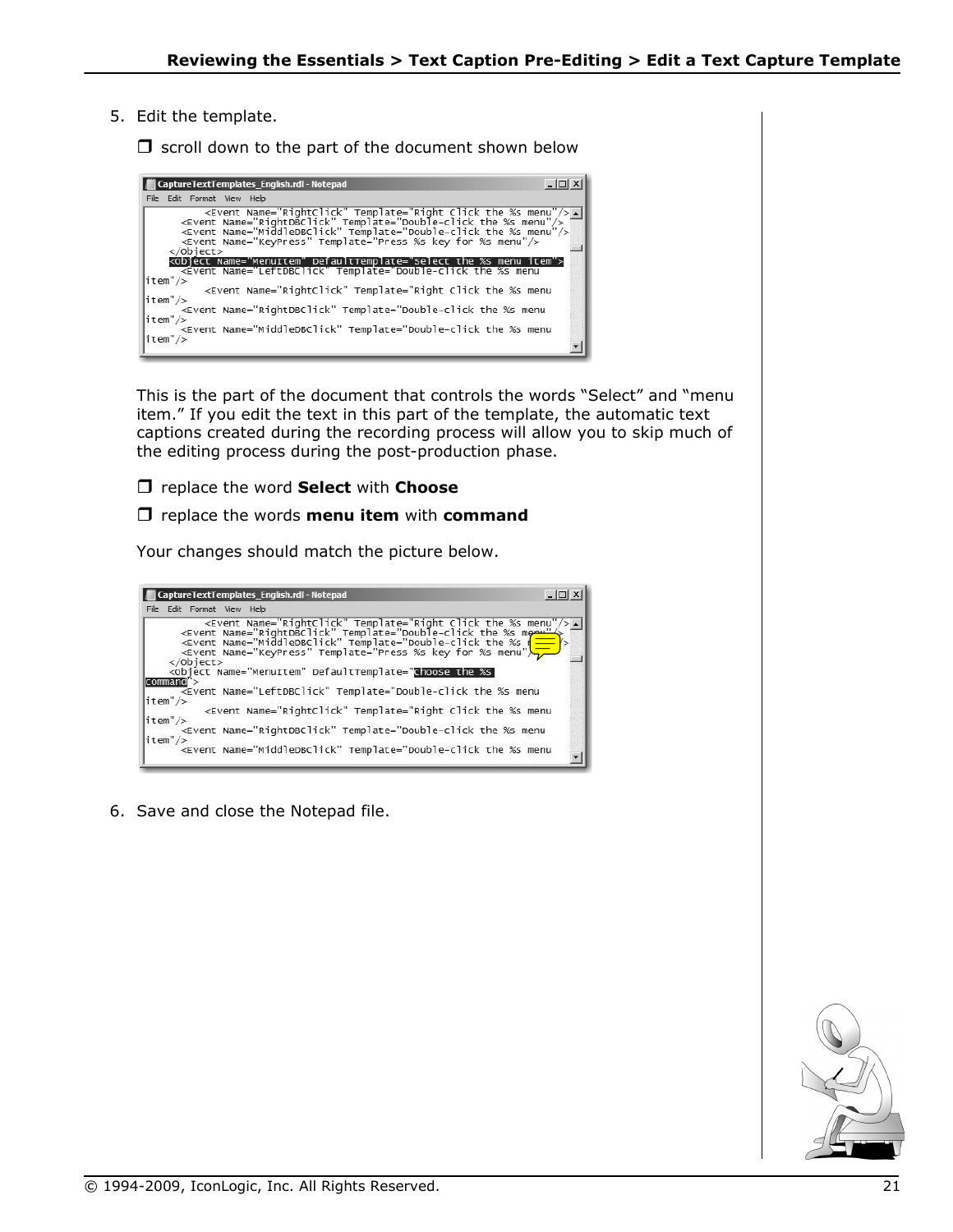

## **Working With PowerPoint**

If you have created a presentation using Microsoft's PowerPoint, you can import the presentation into an existing Captivate project, or create a new project that uses the PowerPoint slides. That capability is nothing new to Captivate.

One welcome new feature in Captivate 4 is the ability to create a link between Captivate and PowerPoint. Using this workflow, any changes made to the original PowerPoint presentation can be shown in the Captivate project. In older versions of Captivate, there was no link between the two programs and changes made in the original PowerPoint presentation required a fresh import into Captivate.

**Note:** As mentioned in the System Requirements section on page vi, Microsoft PowerPoint must be installed on your computer before you can import PowerPoint presentations into Captivate.

## **Student Activity: Import a PowerPoint Presentation**

- 1. Create a new project from a PowerPoint presentation.
	- from the **Create Project area** of the Welcome Screen, click **From MS PowerPoint**

From MS PowerPoint »

The Open dialog box appears.

 if you own PowerPoint 2007, open **PowerPointPresentation.pptx** from the Captivate4\_BeyondEssentialsData folder; if you own an older version of PowerPoint, open **PowerPointPresentation\_v97-2003.ppt** from the PowerPoint2003File folder

The PowerPoint presentation is loaded and the Convert PowerPoint Presentations dialog box appears, offering a few controls over how the presentation is imported.

The presentation consists of 43 slides, all of which contain transitions, builds and, to be quite honest, an annoying sound effect (you won't hear the sound until you preview the project, which you will do soon enough).

- 2. Set the import options.
	- $\Box$  ensure that **Selected Slides: 43 of 43** appears at the bottom of the dialog box (if not, click the Select All button now)
	- from the **Advance slide** drop-down menu, select **On mouse click** (if necessary)
	- $\Box$  at the lower right of the dialog box, ensure **Linked** is selected  $\triangledown$  Linked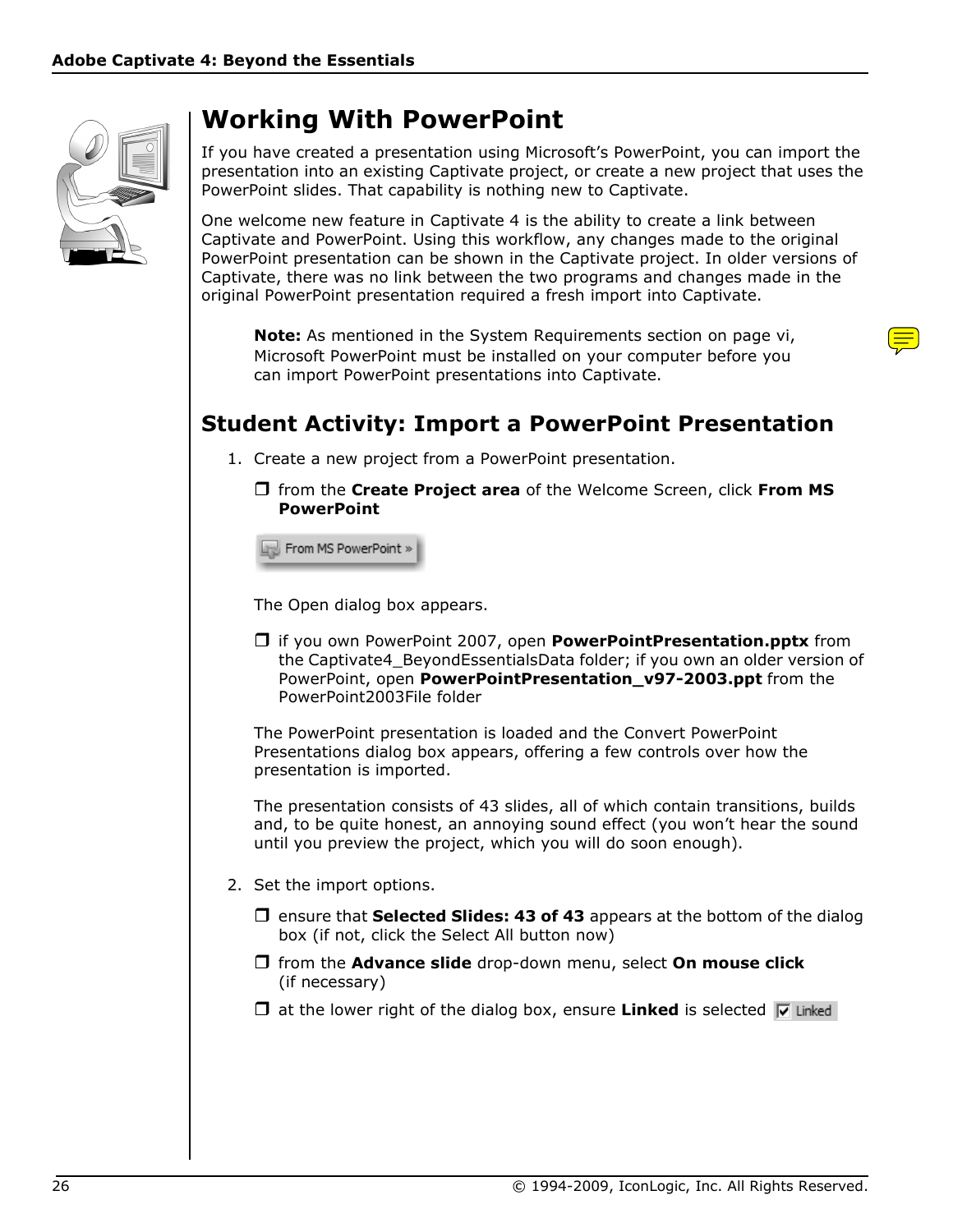4. Remove the sound effect from a PowerPoint presentation.

If you are using **PowerPoint 2007**:

- $\Box$  select the **Animations** tab at the top of the window
- at the right of the Ribbon, select **[No Sound]** from the Transition Sound drop-down menu
- **D** click the **Apply to All** button

| Stransition Sound: [No Sound] |  |
|-------------------------------|--|
| ! Transition Speed: Slow      |  |
| Apply To All                  |  |

If you are using **PowerPoint 2003**:

- choose **View > Task Pane**
- $\Box$  from the **Slide Transition Panel** at the right of the window, choose **Sound > No Sound**
- click the **Apply to All Slides** button
- 
- 5. Save the PowerPoint changes.
	- $\Box$  click the **Save PPT** button

The changes you just made to the PowerPoint presentation are saved, the presentation is closed and the slides are automatically reimported into Captivate.

6. Preview the Captivate project.

Ahhh, that's much better. The annoying sound effect is gone. However, you probably noticed that there is an equally annoying click sound as you move from slide to slide. Let's go ahead and get rid of that.

7. Close the preview (keep the project open).

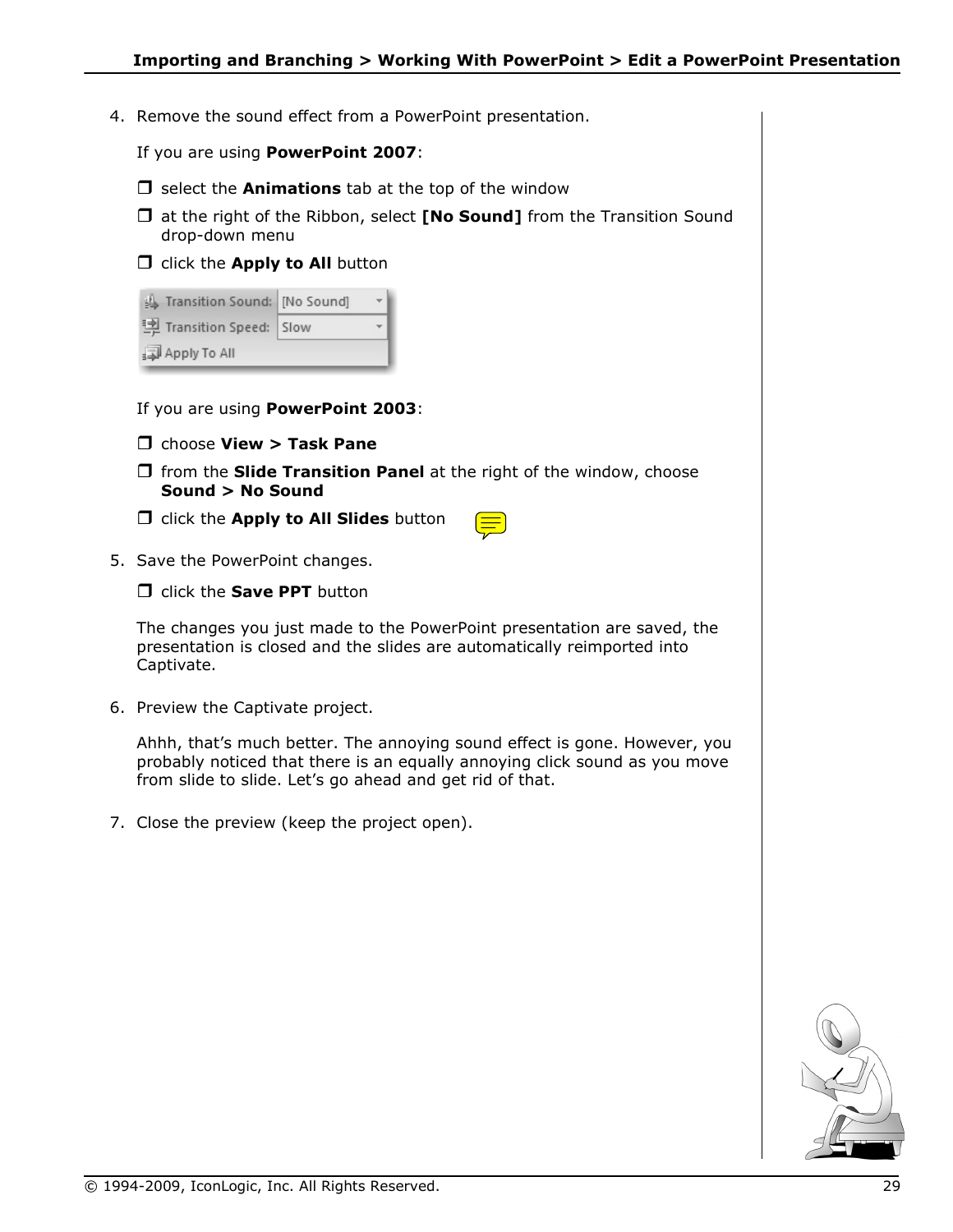- 4. Attach a combination shortcut to a click box.
	- $\Box$  go to Slide 3
	- **D** on the Timeling right-click the Click Box and choose **Properties**
	- on the Click Box tab, click the **Select keys** button
	- select **Attach a shortcut**
	- select **ALT**
	- $\Box$  select **F** from the Letter drop-down menu



- click **OK**
- click **OK**
- 5. Test the shortcut keys.
	- $\Box$  select Slide 1
	- **D** press [F10] on your keyboard to preview five slides
	- □ when the first slide appears, press [**Enter**] to go to the next slide
	- when the second slide appears, press [**Enter**] to go to the next slide
	- when the third slide appears, press [**alt**] [**f**] to go to the next slide

The keys should have worked as expected. Let's see what happens if you play the lesson through a Web browser.

6. Close the preview.

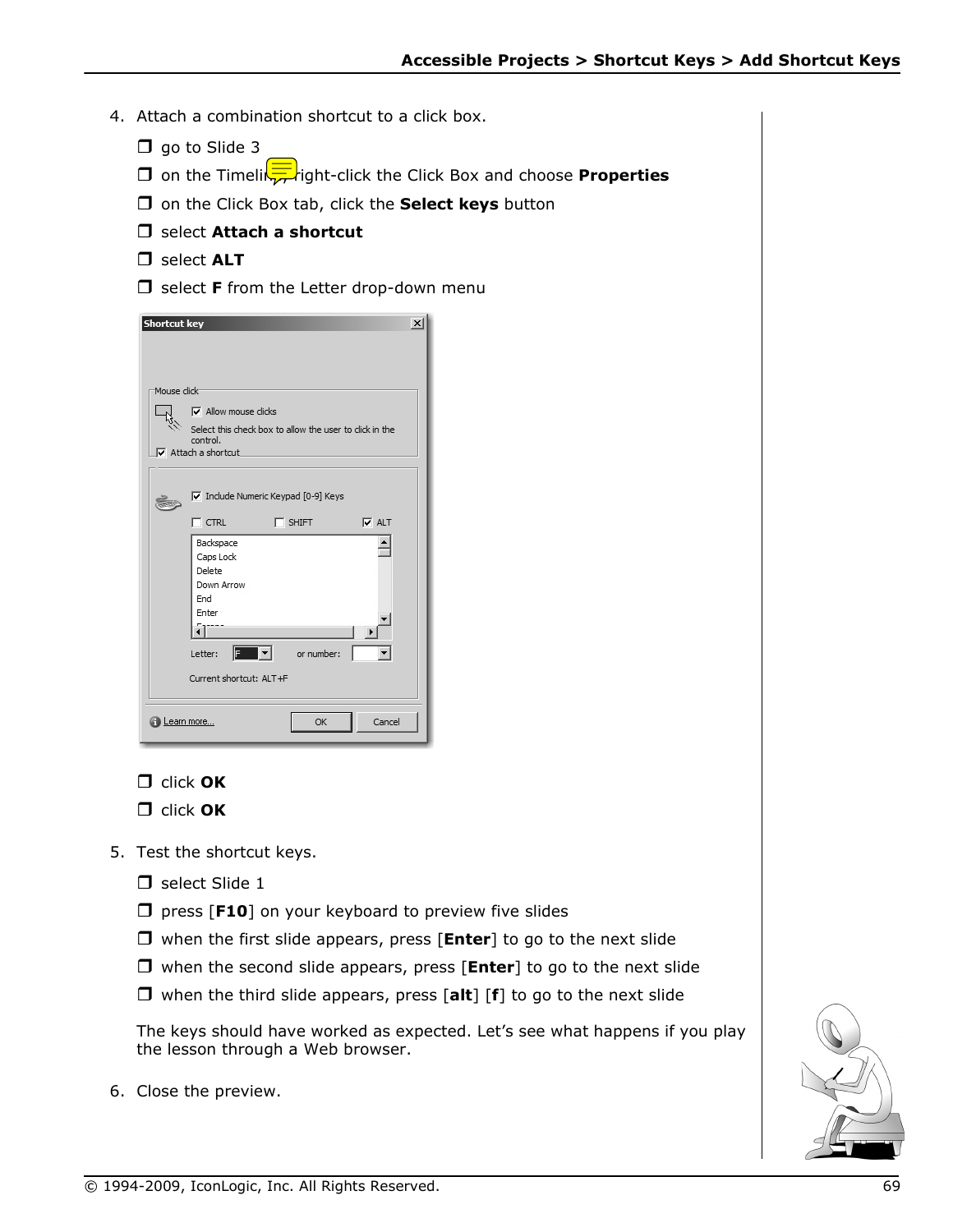

- 7. Preview via a Web browser.
	- $\Box$  press [**F12**] on your keyboard to preview in a Web browser
	- □ when the first slide appears, press [**Enter**] to go to the next slide
	- when the second slide appears, press [**Enter**] to go to the next slide
	- when the third slide appears, press [**alt**] [**f**] to go to the next slide

Ooops! The [**alt**] [**f**] keys probably worked and you advanced to the next slide. However, it's also possible that the [**alt**] [**f**] keys opened the File menu in your Web browser. Since you cannot stop keys from activating Web browser functions, it's probably best to change the key to simply the letter **f**.

- 8. Close the browser window and return to the Captivate project.
- 9. Edit assigned shortcut keys.
	- $\Box$  go to Slide 3
	- **D** on the Timeline  $\frac{1}{\sqrt{10}}$ ht-click the Click Box and choose **Properties**
	- □ on the Click Box tab, click the **Select keys** button
	- $\Box$  select **Attach a shortcut**
	- $\Box$  deselect **ALT** (remove the check mark from the box)
	- $\Box$  ensure **F** is still selected from the Letter drop-down menu
	- click **OK**
	- click **OK**
- 10. Save your work.
- 11. Preview the project in a Web browser and ensure the shortcut keys work as expected.
- 12. Close the browser window and return to the Captivate project.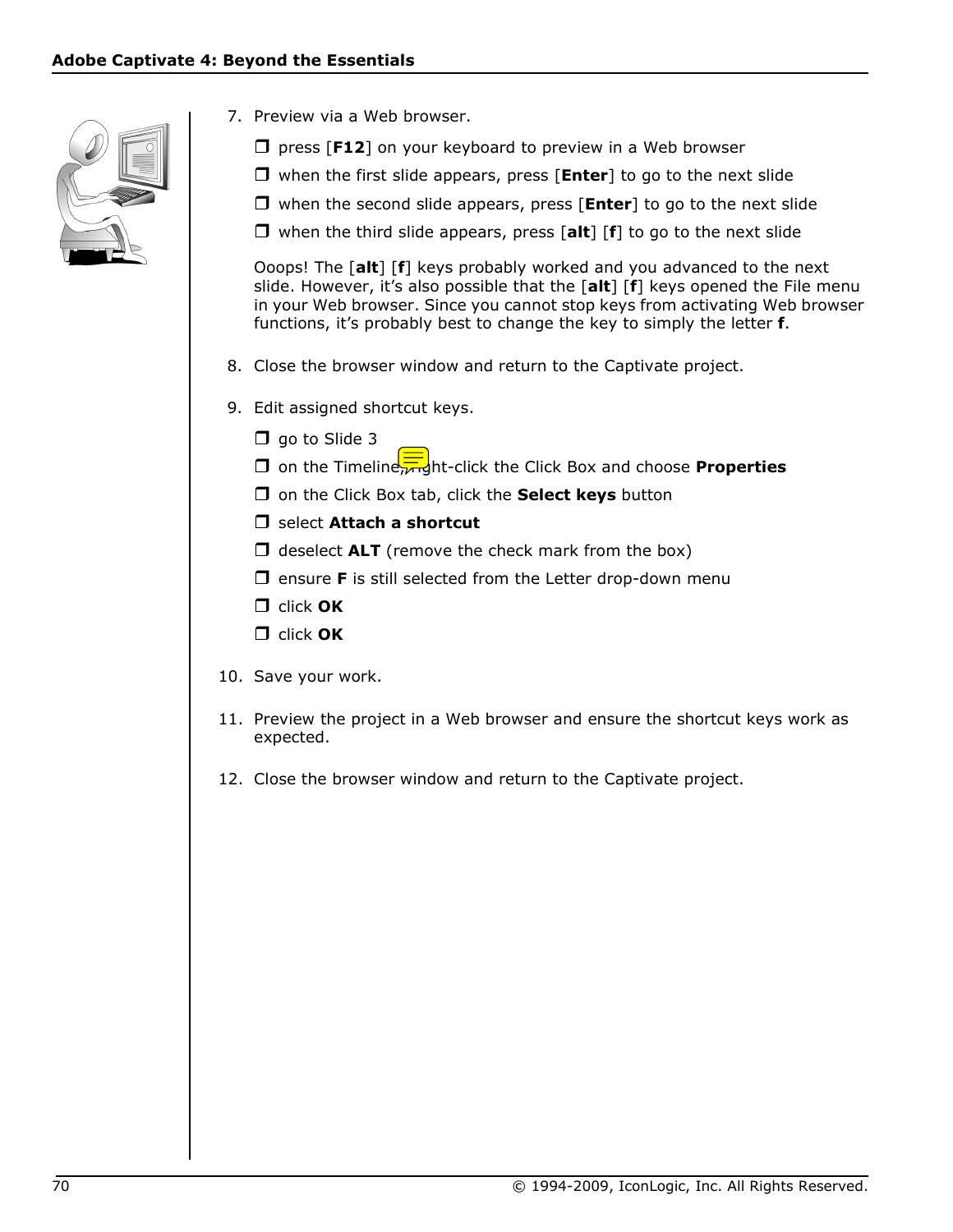

#### **Note:** If you are unable or unwilling to create your own buttons via the button generator site mentioned during the activity on this page, you will find three custom buttons in your data files folder that you can use instead. The buttons are located in the CustomButtons folder (within the Images folder).

## **Custom Buttons**

During the Confidence Check on the previous page, you learned how to add a Perpetual button widget to your project. As cool as they are, Perpetual buttons have a down side: you have no way of altering the appearance of the buttons unless you have Adobe Flash (and know how to use it).

It's a good bet that you have also already discovered how to insert both Text and Image buttons (via Insert > Standard Objects) onto project slides. Also, in the course of that discovery, you have likely come to the realization that Text buttons work well enough but aren't the greatest looking things in the world. Image buttons, while nicer looking than Text buttons, are somewhat limiting given the fact that Captivate only ships with a handful of sample buttons; and you cannot edit them (unless you have Photoshop or similar image editing application). In an ideal world, you could create image buttons quickly, on-the-fly... and for free.

There's good news ahead for you. During the activities that follow, you will learn how to create three custom buttons. Each button will contain a different word: **Start**, **The** and **Lesson**. Because buttons in Captivate include a rollover behavior by default, when you interact with your button during playback, the first thing you will see is the word **Start**. As you roll over the button with the mouse, the text will change to **The**. And as you click the button, the word will change a final time to **Lesson**.

## **Student Activity: Create Custom Buttons**

- 1. Access a button generator site on the Web.
	- using any Web browser, go to **www.buttongenerator.com**

If you do not want to create your own buttons, or are unable to  $\frac{\text{arc}}{\text{arc}}$ ess the buttongenerator site, see the **Note** in the margin of this page.

If the **buttongenerator.com** Web site is down, try accessing **http:// cooltext.com/Buttons** instead. While the steps to create the buttons will be a bit different on this site, they will be similar enough for you to create a few buttons for use in Captivate.

- 2. Select a generator.
	- click the **Web Button Generator** link from the **Select a generator** area



select **Only Free Buttons** from the **Show** drop-down menu

| Select the web button you wish to edit: |  |
|-----------------------------------------|--|
| Show: Only Free Buttons                 |  |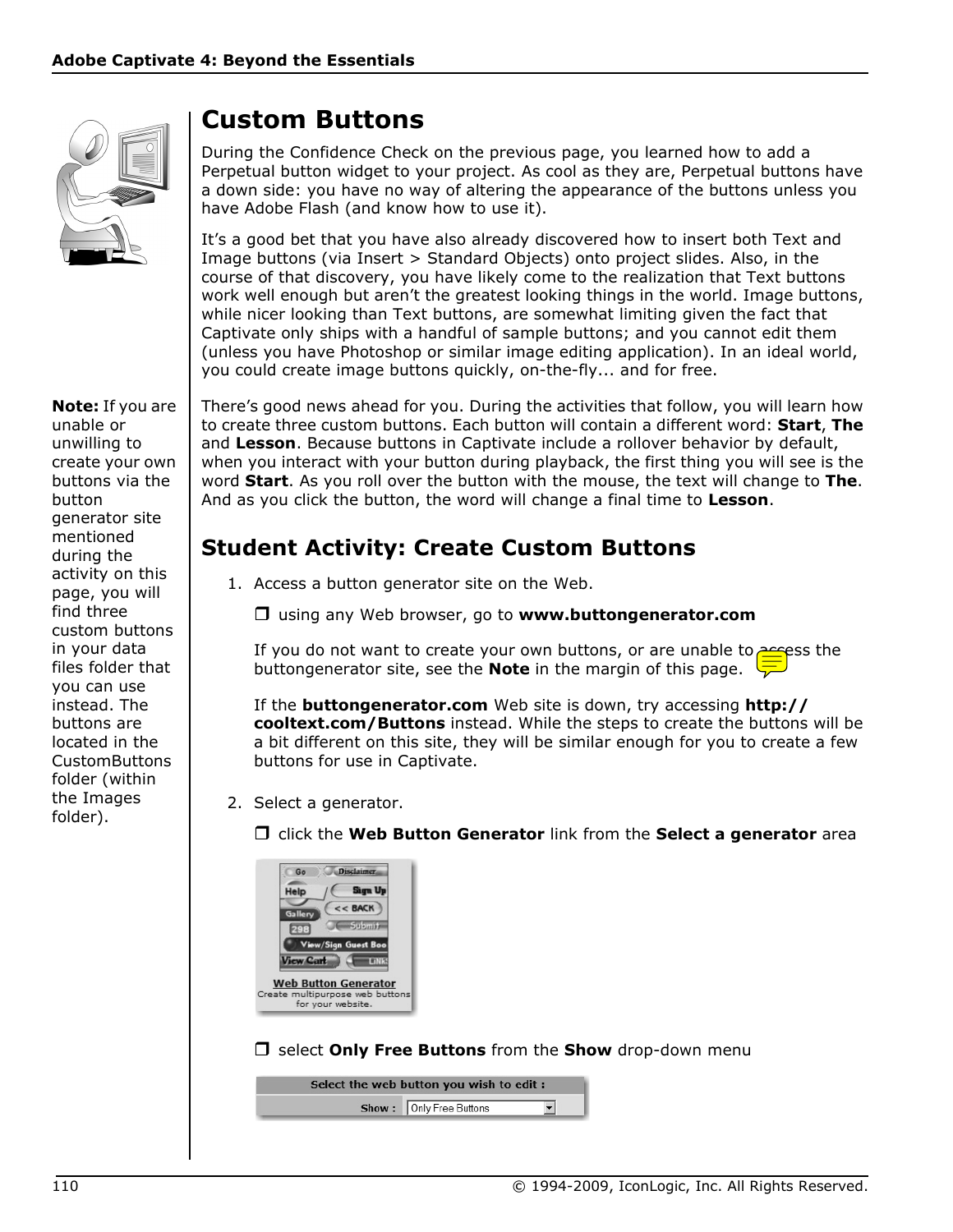4. Explore the project to confirm that changes have been made.

### go to Slide **2**

The Caption Type and Font size now match those you specified in the template.

go to Slide **3**

The appearance of the highlight box has been fixed as well.

Just as interesting as the changes that you might have been expecting in the FixMe project, notice that the font used in the buttons (on Slides 1 and 2), and the failure captions throughout the project have all been updated. While the appearance has been changed, the font used in those objects is Arial, the default font used in the Design template. Since you did not update those objects, the default template properties for all of the template's objects have been applied to all of the objects in the FixMe project. In the future, it would be a good idea to set all of the properties of a Design template object prior to applying the template to a project.

5. Save your work and close the project.

## **Confidence Check**

- 1. Open your Design template (**File > Open**).
- 2. Go to Slide 3.
- 3. Show the Properties of the failure caption and change the Font attributes to **Verdana 10**.
- 4. Go to Slide 4.
- 5. Show the Properties of the button and change the Font attributes to **Verdana 10**.
- 6. Go through the rest of the template making changes as you see fit (generally speaking, the Font attributes of the objects should be Verdana 10.
- 7. Save and close the template.
- 8. Open the FixMe project.
- 9. On Slide 1, notice that the button's Font attributes have not been updated, even though you updated the template.
- 10. Go to Slide 3 and notice that the Font attributes in the failure caption have not been updated.

While it might seem that the template isn't working, keep in mind that there isn't a live link between the project and its template. If you want the changes to appear in the project, you'll need to reapply the Design template.

- 11. Apply your Design temporal to all of the slides in your project.
- 12. Scroll through your slides and notice that the buttons and failure captions have updated and now match the formatting from your template.
- 13. Save and close the project.



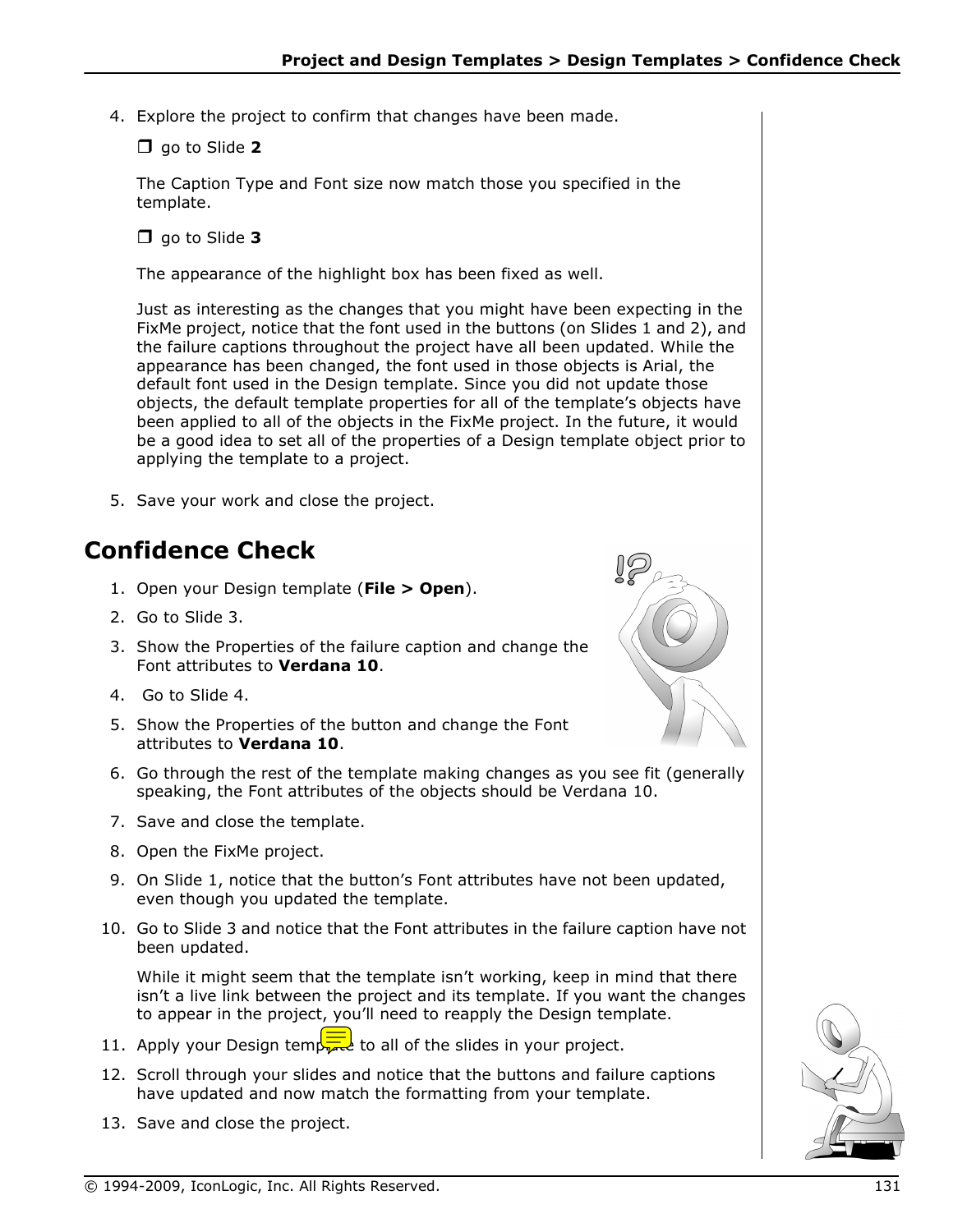**Create Trial System** 

Get started by creating your new system here!

Get Started

### **Student Activity: Create an Inquisiq LMS Account**

- 1. Create a user account in Inquisiq.
	- using a Web browser go to **www.inquisiq-ex.com**
	- $\Box$  from the **Create Trial System** area, click the **Get Started** button

The End-User License Agreement screen appears.

- $\Box$  review the **End-User License Agreement**
- $\Box$  scroll down and select **I agree to the terms of this agreement**

| I agree to the terms of this agreement |                                                       |
|----------------------------------------|-------------------------------------------------------|
|                                        | $\circ$ I do NOT agree to the terms of this agreement |
| Back                                   | Next Cancel                                           |

### **D** click **Next**

The Site/Organization Information screen appears.

- 2. Specify a Domain Name and Password.
	- $\Box$  fill in the **Domain Name/Account Name** area as you see fit (you can use **any name**—if you cannot think of a name, consider using your **firstlast** name, but don't use spaces)
	- fill in the **Account Password** area as you see fit

Pay particular attention to the Domain Name and Account Password. You will need to remember this information to log in to the LMS during your 30-day trial period. The Domain name becomes your user ID. The password must contain at least six characters and cannot be the word **password**.

| <b>INQUISIQ EX</b>            | unleashing the power of elearning                                                                                                                                                |
|-------------------------------|----------------------------------------------------------------------------------------------------------------------------------------------------------------------------------|
| Site/Organization Information |                                                                                                                                                                                  |
| Login:                        |                                                                                                                                                                                  |
|                               | Note: Your login name is used to generate your URL.<br>Example: If you set the login name to "MyCompany", then the URL to access your site is: http://MyCompany.inquisiq-ex.com. |
| http:// bbifferson            | .inquisiq-ex.com                                                                                                                                                                 |
| Password:                     |                                                                                                                                                                                  |
|                               |                                                                                                                                                                                  |
| Confirm Password:             |                                                                                                                                                                                  |
|                               |                                                                                                                                                                                  |
| <b>Back</b><br>Next           | Cancel                                                                                                                                                                           |



### **D** click **Next**